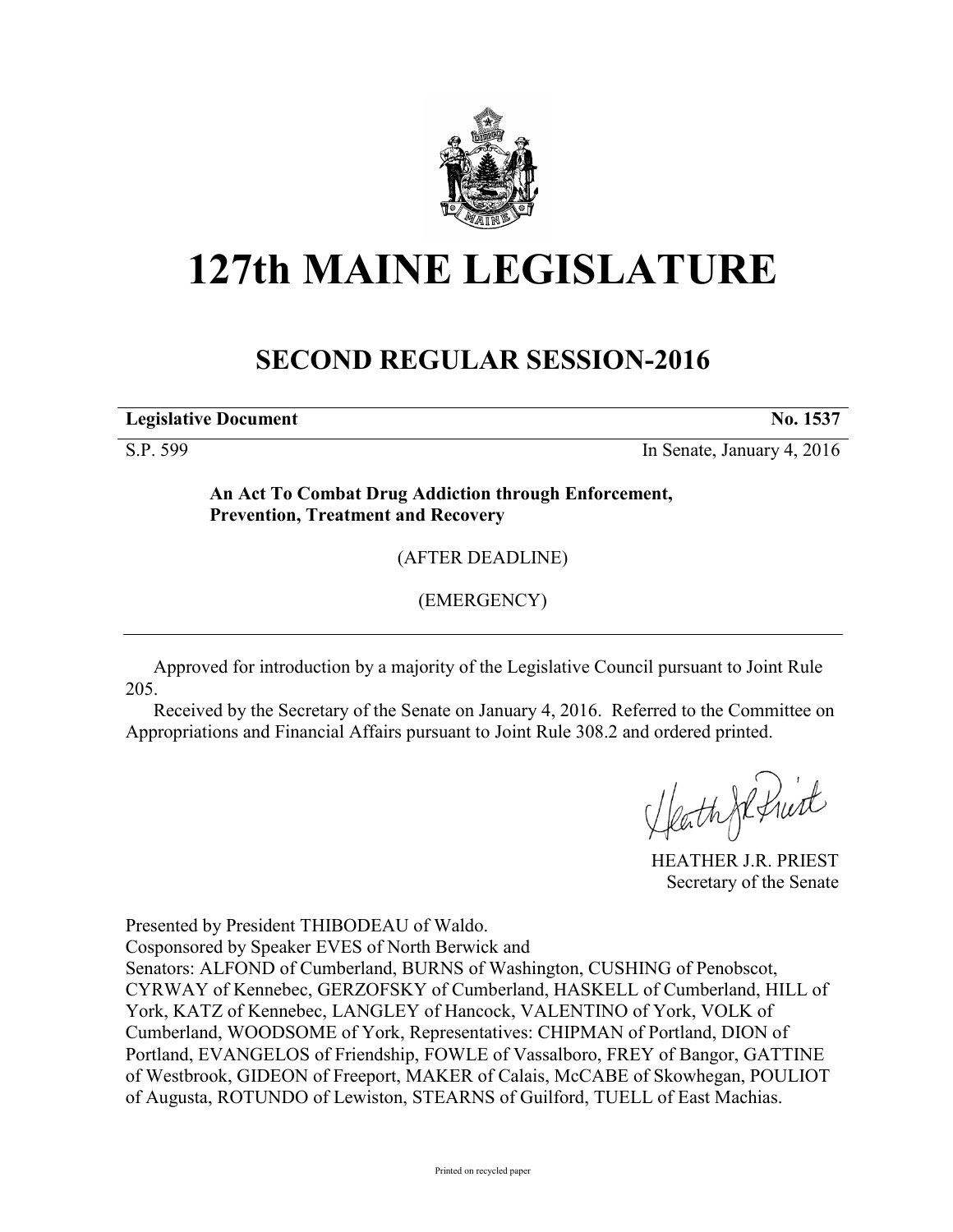- **Emergency preamble. Whereas,** acts and resolves of the Legislature do not become effective until 90 days after adjournment unless enacted as emergencies; and
- **Whereas,** opiate abuse and heroin use have been steadily increasing in Maine and are reaching epidemic proportions; and
- **Whereas,** a comprehensive approach that embraces initiatives focused on law enforcement, prevention, treatment and recovery is immediately necessary; and

 **Whereas,** in the judgment of the Legislature, these facts create an emergency within the meaning of the Constitution of Maine and require the following legislation as immediately necessary for the preservation of the public peace, health and safety; now, therefore,

- **Be it enacted by the People of the State of Maine as follows:**
- **PART A**

 **Sec. A-1. Report.** The Commissioner of Public Safety shall appear periodically before the Joint Standing Committee on Appropriations and Financial Affairs to report on the implementation of this Part.

- **Sec. A-2. Funds may not be transferred.** Notwithstanding the Maine Revised Statutes, Title 5, section 1585 or any other provision of law, funding provided in this Part may not be transferred to any other appropriation or subdivision of an appropriation made by the Legislature.
- **Sec. A-3. Funds may not lapse.** Notwithstanding the Maine Revised Statutes, Title 5, section 1589 or any other provision of law, any unencumbered balance of appropriations contained in this Part remaining at the end of each fiscal year may not lapse but must be carried forward to be used for the same purposes.
- **Sec. A-4. Appropriations and allocations.** The following appropriations and allocations are made.
- **PUBLIC SAFETY, DEPARTMENT OF**
- **Drug Enforcement Agency 0388**
- Initiative: Provides ongoing funding for 10 investigative agents.

| 29 | <b>GENERAL FUND</b>       | 2015-16   | 2016-17     |
|----|---------------------------|-----------|-------------|
| 30 | All Other                 | \$800,000 | \$1,600,000 |
| 31 |                           |           |             |
| 32 | <b>GENERAL FUND TOTAL</b> | \$800,000 | \$1,600,000 |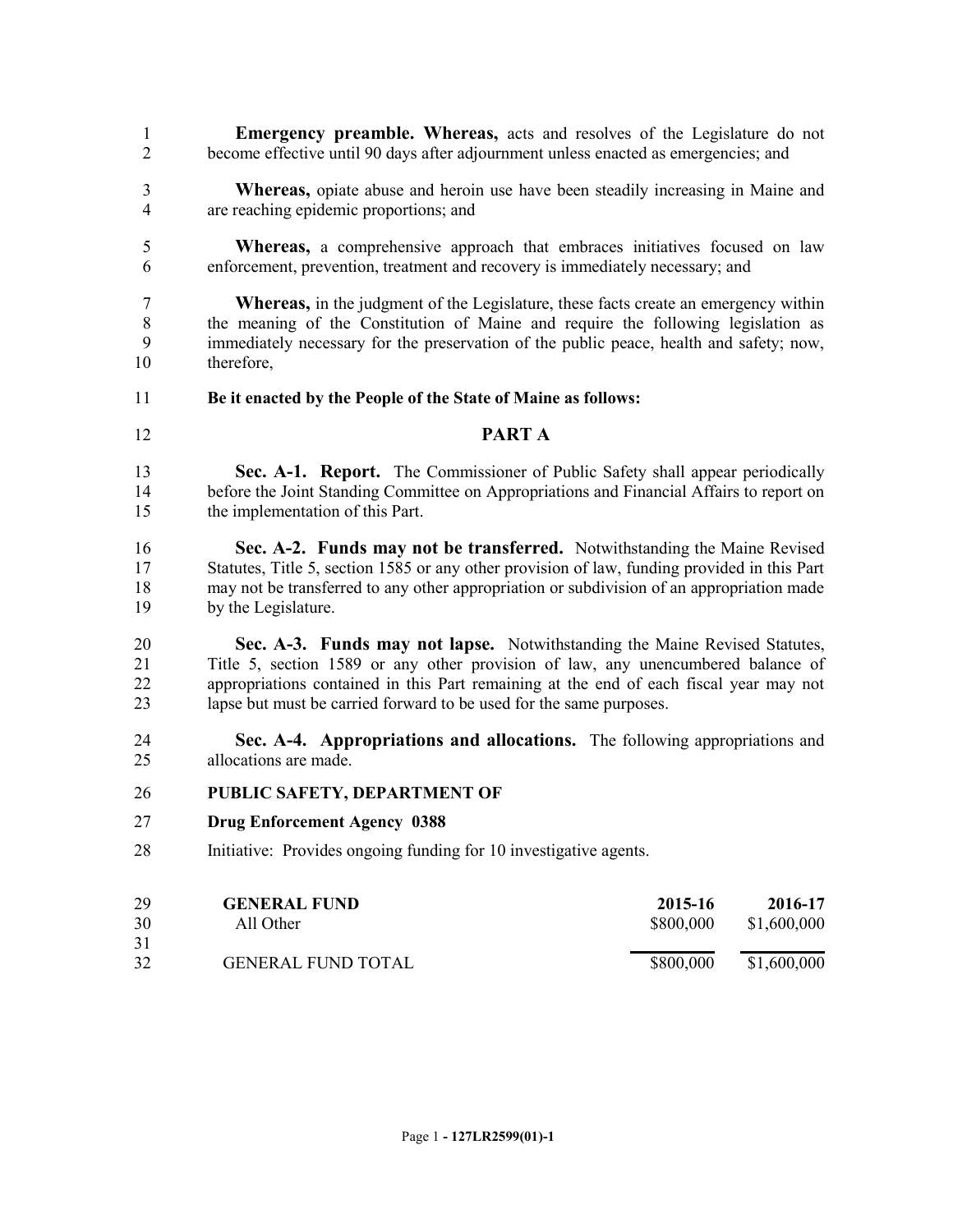#### **PART B**

 **Sec. B-1. Law enforcement and county jail initiatives regarding treatment, recovery and support services.** The Department of the Attorney General shall administer grants to local law enforcement agencies and county jails located in geographically diverse communities throughout the State to fund projects designed solely to facilitate pathways to community-based treatment, recovery and support 7 services. The department shall provide a report by January 15, 2017 to the joint standing<br>8 committee of the Legislature having jurisdiction over criminal justice matters regarding committee of the Legislature having jurisdiction over criminal justice matters regarding the status of the projects, including the cost-effectiveness of the projects, whether the projects resulted in reductions in drug use and recidivism and recommendations for the modification of the projects.

 **Sec. B-2. Funds may not be transferred.** Notwithstanding the Maine Revised Statutes, Title 5, section 1585 or any other provision of law, funding provided in this Part may not be transferred to any other appropriation or subdivision of an appropriation made by the Legislature.

 **Sec. B-3. Funds may not lapse.** Notwithstanding the Maine Revised Statutes, Title 5, section 1589 or any other provision of law, any unencumbered balance of appropriations contained in this Part remaining at the end of each fiscal year may not lapse but must be carried forward to be used for the same purposes.

**Sec. B-4. Appropriations and allocations.** The following appropriations and allocations are made. allocations are made.

#### **ATTORNEY GENERAL, DEPARTMENT OF**

#### **Administration - Attorney General 0310**

 Initiative: Provides funds for grants to local law enforcement entities and county jails for the establishment of projects designed to facilitate pathways to treatment, recovery and support services through law enforcement initiatives.

| 27       | <b>GENERAL FUND</b>       | 2015-16  | 2016-17  |
|----------|---------------------------|----------|----------|
| 28<br>29 | All Other                 | \$50,000 | \$50,000 |
| 30       | <b>GENERAL FUND TOTAL</b> | \$50,000 | \$50,000 |

**PART C**

 **Sec. C-1. Detoxification center.** The Department of Health and Human Services shall provide grants to a substance abuse treatment entity to develop and operate a 10-bed detoxification center that provides a social detoxification program in an organized residential nonmedical setting delivered by appropriately trained staff that provide safe 24-hour monitoring, observation and support in a supervised environment for a client to achieve initial recovery from the effects of alcohol or another drug.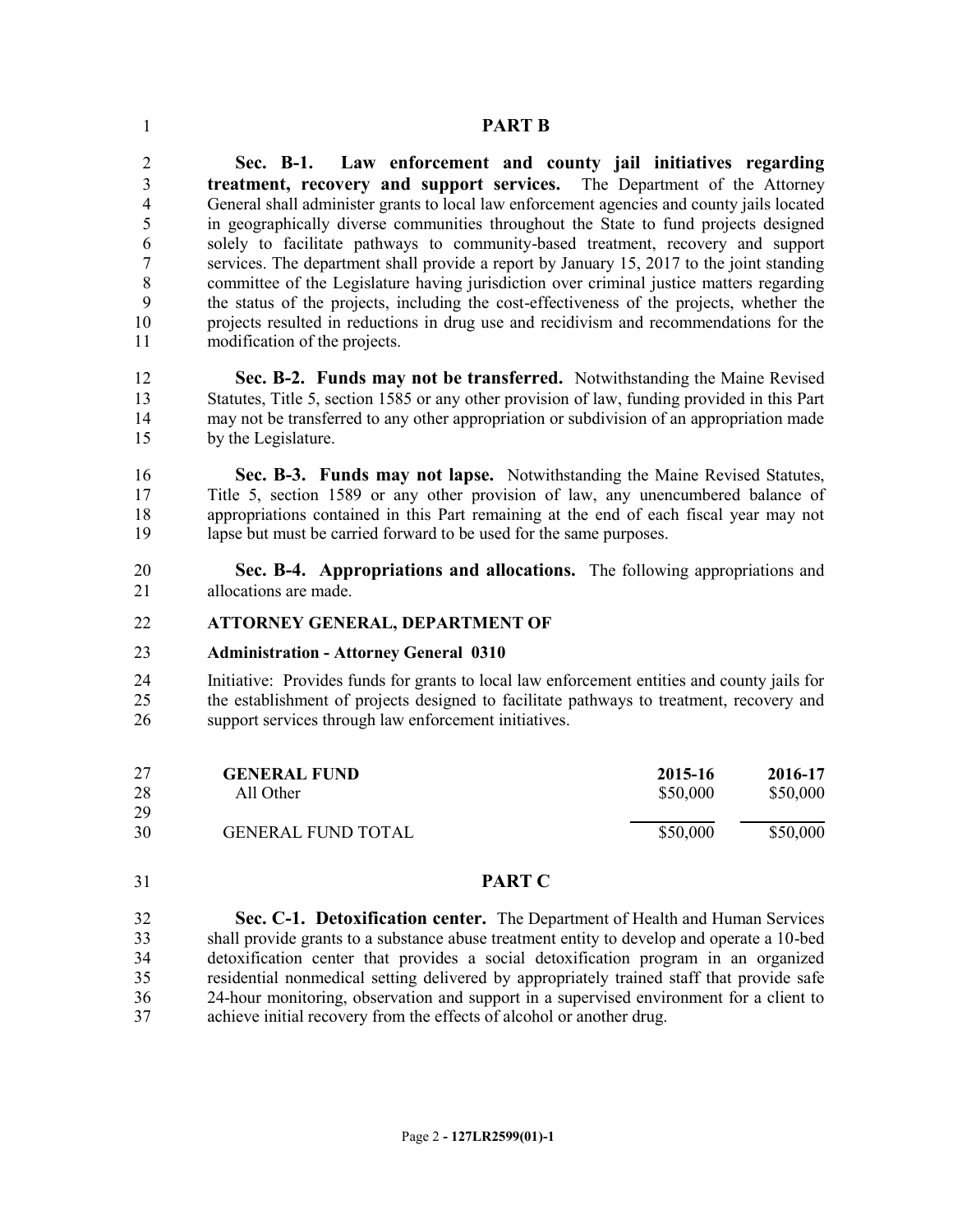- 1. The substance abuse treatment entity must:
- 2 A. Be located in the greater Bangor area;
- B. Specialize in treating substance abuse and mental health disorders; and
- C. Have an established history of providing substance abuse treatment and running residential programs in the region.
- 2. At least 40% of the occupancy in the detoxification center established under this section must be made available to individuals who do not have MaineCare coverage or health insurance coverage for detoxification treatment.
- 3. No later than June 30, 2016 the department shall begin distributing the funds appropriated in section 5.
- **Sec. C-2. Report.** The Commissioner of Health and Human Services shall appear periodically before the Joint Standing Committee on Appropriations and Financial Affairs to report on the implementation of this Part.
- **Sec. C-3. Funds may not be transferred.** Notwithstanding the Maine Revised Statutes, Title 5, section 1585 or any other provision of law, funding provided in this Part may not be transferred to any other appropriation or subdivision of an appropriation made by the Legislature.
- **Sec. C-4. Funds may not lapse.** Notwithstanding the Maine Revised Statutes, Title 5, section 1589 or any other provision of law, any unencumbered balance of appropriations contained in this Part remaining at the end of each fiscal year may not lapse but must be carried forward to be used for the same purposes.
- **Sec. C-5. Appropriations and allocations.** The following appropriations and allocations are made.

# **HEALTH AND HUMAN SERVICES, DEPARTMENT OF (FORMERLY BDS)**

# **Office of Substance Abuse and Mental Health Services 0679**

 Initiative: Provides one-time funding for the development of a detoxification center in the greater Bangor area in accordance with this Part.

| 28 | <b>GENERAL FUND</b>       | 2015-16   | 2016-17 |
|----|---------------------------|-----------|---------|
| 29 | All Other                 | \$200,000 | \$0     |
| 30 |                           |           |         |
| 31 | <b>GENERAL FUND TOTAL</b> | \$200,000 | \$0     |

# **HEALTH AND HUMAN SERVICES, DEPARTMENT OF (FORMERLY BDS)**

# **Office of Substance Abuse and Mental Health Services 0679**

 Initiative: Provides ongoing funding for the operation of a detoxification center in the greater Bangor area in accordance with this Part.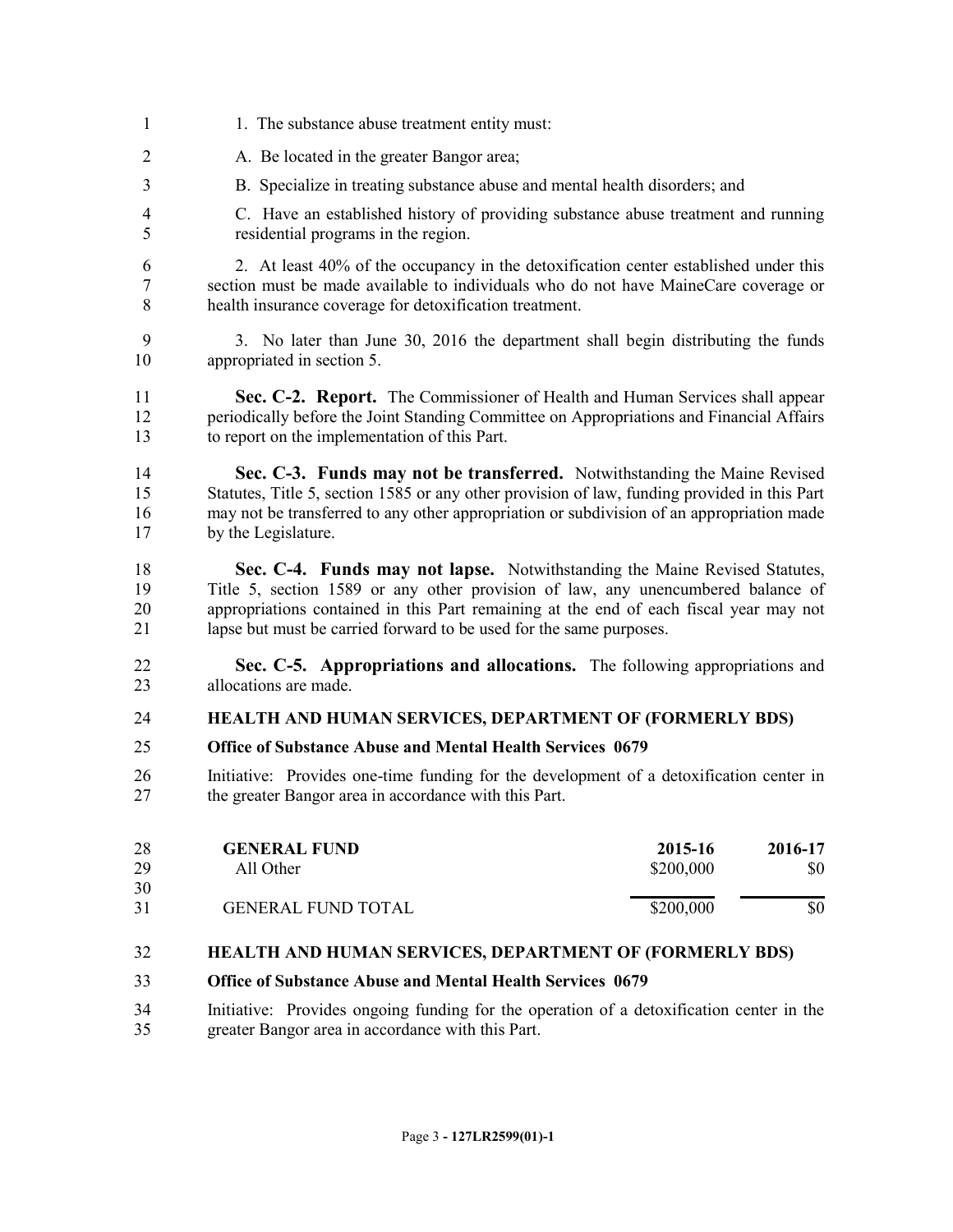| 1<br>$\overline{2}$  | <b>GENERAL FUND</b><br>All Other                                                                                                                                                                                                                                                                                                | 2015-16<br>\$0 | 2016-17<br>\$700,000 |
|----------------------|---------------------------------------------------------------------------------------------------------------------------------------------------------------------------------------------------------------------------------------------------------------------------------------------------------------------------------|----------------|----------------------|
| 3<br>4               | <b>GENERAL FUND TOTAL</b>                                                                                                                                                                                                                                                                                                       | \$0            | \$700,000            |
| 5                    | <b>PART D</b>                                                                                                                                                                                                                                                                                                                   |                |                      |
| 6<br>7<br>8          | Sec. D-1. Peer support recovery centers; education and coordination of<br>services. The Department of Health and Human Services shall provide grant funds in<br>the amount of \$700,000 to the Maine Association of Substance Abuse Programs to:                                                                                |                |                      |
| 9<br>10              | 1. Establish in underserved areas of the State and expand peer support recovery<br>centers designed to assist individuals with substance abuse issues to avoid relapse;                                                                                                                                                         |                |                      |
| 11                   | 2. Coordinate the efforts of law enforcement, treatment and recovery programs; and                                                                                                                                                                                                                                              |                |                      |
| 12<br>13             | 3. Facilitate the delivery of effective prevention and education programming in<br>schools and communities.                                                                                                                                                                                                                     |                |                      |
| 14<br>15<br>16       | Sec. D-2. Report. The Commissioner of Health and Human Services shall appear<br>periodically before the Joint Standing Committee on Appropriations and Financial Affairs<br>to report on the implementation of this Part.                                                                                                       |                |                      |
| 17<br>18<br>19<br>20 | Sec. D-3. Funds may not be transferred. Notwithstanding the Maine Revised<br>Statutes, Title 5, section 1585 or any other provision of law, funding provided in this Part<br>may not be transferred to any other appropriation or subdivision of an appropriation made<br>by the Legislature.                                   |                |                      |
| 21<br>22<br>23<br>24 | Sec. D-4. Funds may not lapse. Notwithstanding the Maine Revised Statutes,<br>Title 5, section 1589 or any other provision of law, any unencumbered balance of<br>appropriations contained in this Part remaining at the end of each fiscal year may not<br>lapse but must be carried forward to be used for the same purposes. |                |                      |
| 25<br>26             | Sec. D-5. Appropriations and allocations. The following appropriations and<br>allocations are made.                                                                                                                                                                                                                             |                |                      |
| 27                   | <b>HEALTH AND HUMAN SERVICES, DEPARTMENT OF (FORMERLY BDS)</b>                                                                                                                                                                                                                                                                  |                |                      |
| 28                   | <b>Office of Substance Abuse and Mental Health Services 0679</b>                                                                                                                                                                                                                                                                |                |                      |
| 29<br>30<br>31       | Initiative: Provides ongoing funding for annual grants to the Maine Association of<br>Substance Abuse Programs for the establishment and expansion of peer support recovery<br>centers and the coordination and provision of substance abuse prevention and education                                                           |                |                      |

in schools and communities.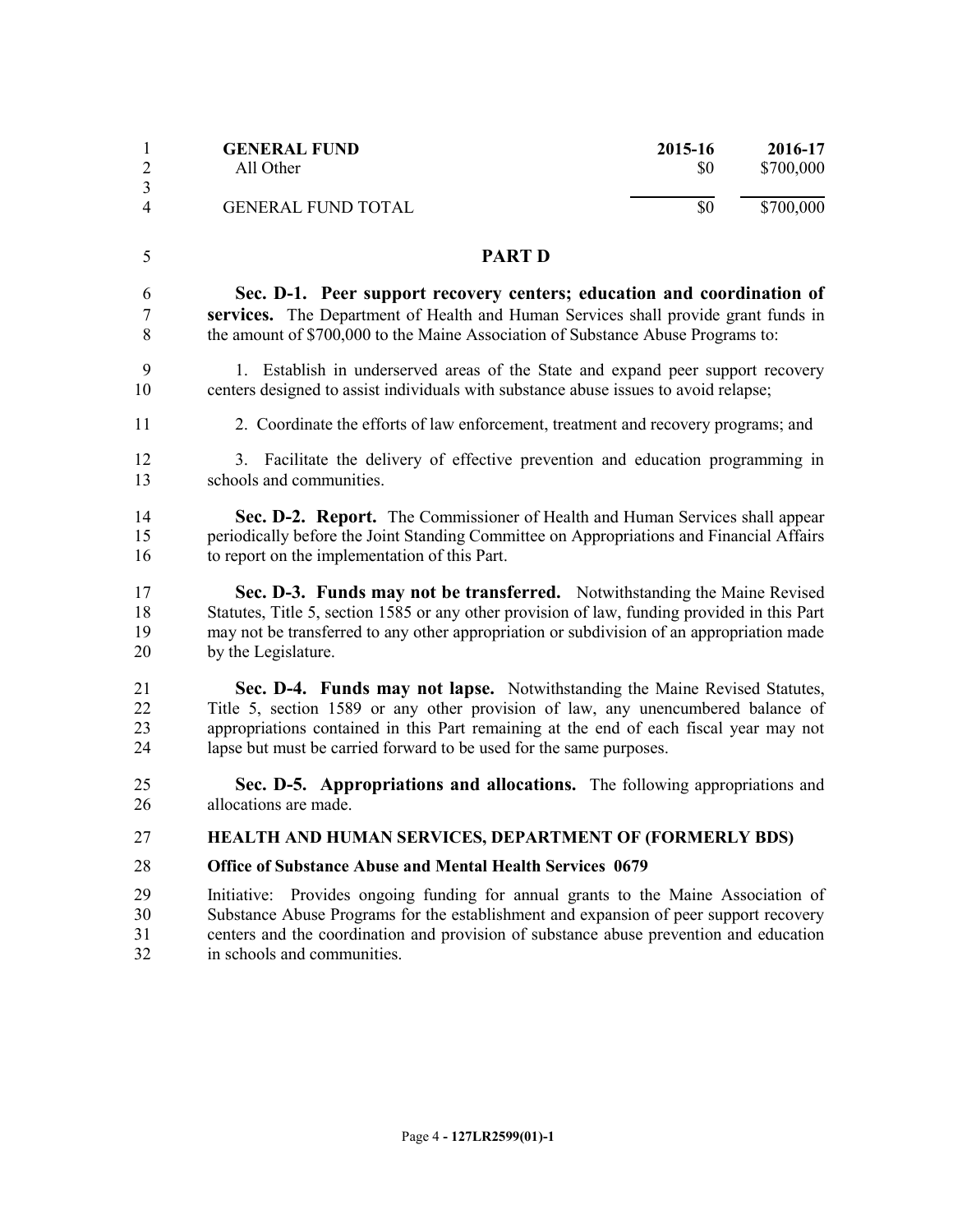| 1<br>$\boldsymbol{2}$            | <b>GENERAL FUND</b><br>All Other                                                                                                                                                                                                                                                                                                | 2015-16<br>\$200,000 | 2016-17<br>\$500,000 |
|----------------------------------|---------------------------------------------------------------------------------------------------------------------------------------------------------------------------------------------------------------------------------------------------------------------------------------------------------------------------------|----------------------|----------------------|
| $\mathfrak{Z}$<br>$\overline{4}$ | <b>GENERAL FUND TOTAL</b>                                                                                                                                                                                                                                                                                                       | \$200,000            | \$500,000            |
| 5                                |                                                                                                                                                                                                                                                                                                                                 | <b>PARTE</b>         |                      |
| 6<br>7<br>$8\,$<br>9             | Sec. E-1. Funds may not be transferred. Notwithstanding the Maine Revised<br>Statutes, Title 5, section 1585 or any other provision of law, funding provided in this Part<br>may not be transferred to any other appropriation or subdivision of an appropriation made<br>by the Legislature.                                   |                      |                      |
| 10<br>11<br>12<br>13             | Sec. E-2. Funds may not lapse. Notwithstanding the Maine Revised Statutes,<br>Title 5, section 1589 or any other provision of law, any unencumbered balance of<br>appropriations contained in this Part remaining at the end of each fiscal year may not<br>lapse but must be carried forward to be used for the same purposes. |                      |                      |
| 14<br>15                         | Sec. E-3. Appropriations and allocations. The following appropriations and<br>allocations are made.                                                                                                                                                                                                                             |                      |                      |
| 16                               | <b>HEALTH AND HUMAN SERVICES, DEPARTMENT OF (FORMERLY BDS)</b>                                                                                                                                                                                                                                                                  |                      |                      |
| 17                               | <b>Office of Substance Abuse and Mental Health Services 0679</b>                                                                                                                                                                                                                                                                |                      |                      |
| 18<br>19                         | Initiative: Provides funding to increase substance abuse residential treatment for the<br>uninsured.                                                                                                                                                                                                                            |                      |                      |
| 20<br>21<br>22                   | <b>GENERAL FUND</b><br>All Other                                                                                                                                                                                                                                                                                                | 2015-16<br>\$200,000 | 2016-17<br>\$400,000 |
| 23                               | <b>GENERAL FUND TOTAL</b>                                                                                                                                                                                                                                                                                                       | \$200,000            | \$400,000            |
| 24                               | HEALTH AND HUMAN SERVICES, DEPARTMENT OF (FORMERLY BDS)                                                                                                                                                                                                                                                                         |                      |                      |
| 25                               | <b>Office of Substance Abuse and Mental Health Services 0679</b>                                                                                                                                                                                                                                                                |                      |                      |
| 26<br>27                         | Initiative: Provides funding to increase substance abuse outpatient services for the<br>uninsured.                                                                                                                                                                                                                              |                      |                      |
| 28<br>29<br>30                   | <b>GENERAL FUND</b><br>All Other                                                                                                                                                                                                                                                                                                | 2015-16<br>\$75,000  | 2016-17<br>\$125,000 |
| 31                               | <b>GENERAL FUND TOTAL</b>                                                                                                                                                                                                                                                                                                       | \$75,000             | \$125,000            |
| 32                               |                                                                                                                                                                                                                                                                                                                                 | <b>PART F</b>        |                      |
| 33<br>34                         | Sec. F-1. Transfer of funds. Notwithstanding any other provision of law, the<br>State Controller shall transfer to the unappropriated surplus of the General Fund \$725,000                                                                                                                                                     |                      |                      |